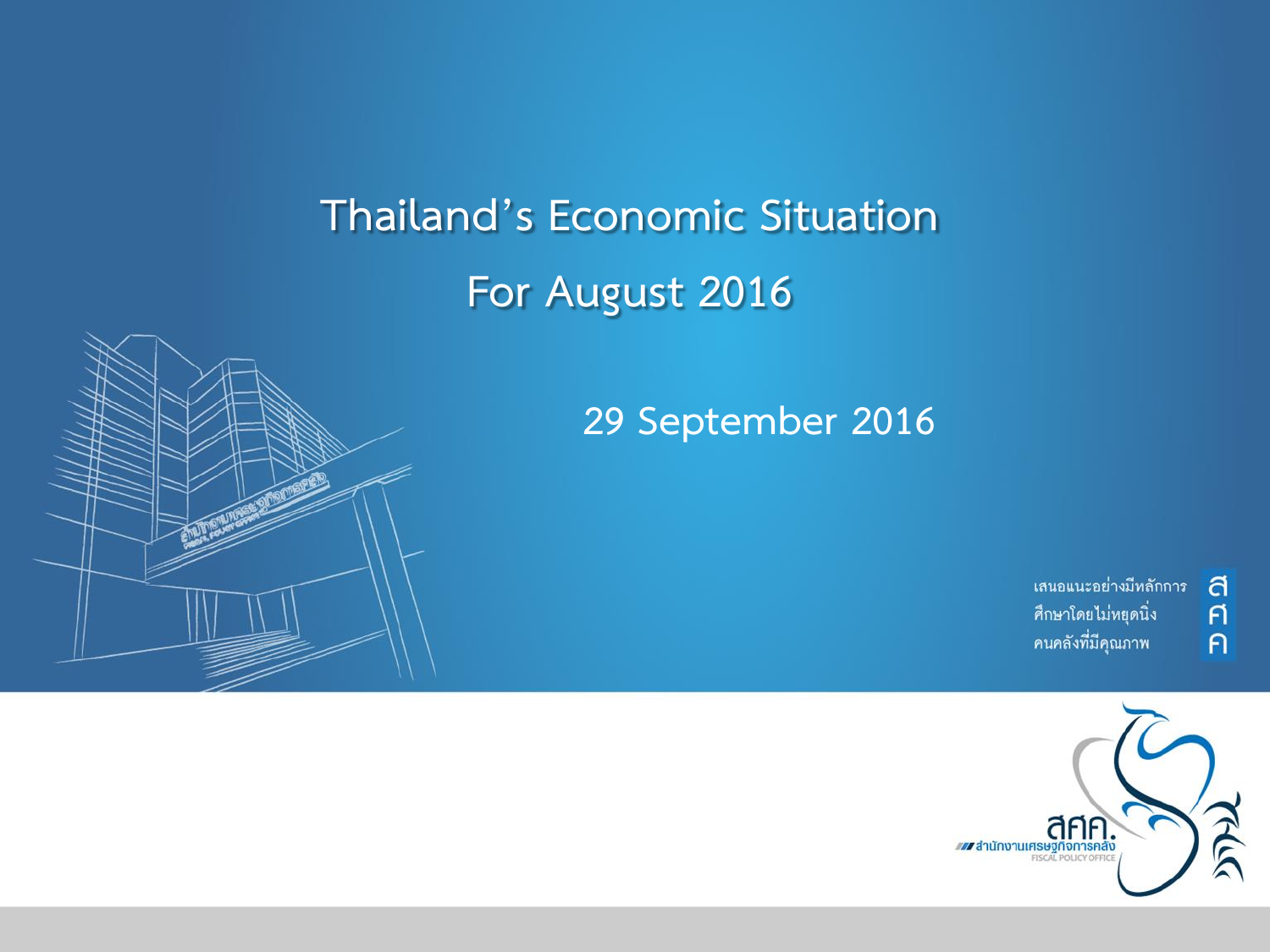A

 $\bigcap$ 

#### **Thailand's Economic Indicators : Consumption** ศึกษาโดยไม่หยุดนึง คนคลังที่มีคุณภาพ



| Growth rate: %YOY                            |         |         |         | 2015           |         |         |        | 2016                     |         |        |            |
|----------------------------------------------|---------|---------|---------|----------------|---------|---------|--------|--------------------------|---------|--------|------------|
| (Share of GDP)                               | 2015    | Q1      | Q2      | Q <sub>3</sub> | Q4      | Q1      | Q2     | 2M/Q3                    | Jul     | Aug    | <b>YTD</b> |
| Real GDP (% yoy)                             | 2.8     | 3.0     | 2.7     | 2.9            | 2.8     | 3.2     | 3.5    | н                        | ۰       | ÷      | 3.4        |
| Private Consumption (50.9%)                  | 2.1     | 2.5     | 1.7     | 1.8            | 2.6     | 2.3     | 3.8    | н                        | ٠       | ٠      | 3.1        |
| Private Consumption Indicators               |         |         |         |                |         |         |        |                          |         |        |            |
| Real value added tax                         | 1.0     | 1.0     | 1.7     | $-0.7$         | 2.1     | 0.1     | 3.7    | 0.2                      | 0.8     | $-0.4$ | 1.5        |
| %gog SA / %mom SA                            |         | 1.1     | $-0.6$  | $-1.1$         | 2.6     | $-0.7$  | 3.1    | $\overline{\phantom{a}}$ | $-7.8$  | $-2.0$ |            |
| Passenger car sales (%yoy)                   | $-19.1$ | $-12.5$ | $-27.3$ | $-24.9$        | $-11.7$ | $-26.6$ | 4.9    | 9.1                      | 9.6     | 8.7    | $-7.1$     |
| %gog SA / %mom SA                            |         | $-0.4$  | $-16.0$ | $-4.4$         | 9.3     | $-15.7$ | 19.2   | $\overline{\phantom{a}}$ | $-2.0$  | $-2.2$ |            |
| Registration of new Motorcycles (% yoy)      | $-0.2$  | 10.9    | $-2.9$  | $-10.6$        | 2.3     | $-3.3$  | 7.9    | 14.5                     | 7.4     | 21.0   | 4.8        |
| %qoq SA / %mom SA                            |         | 9.2     | $-10.4$ | $-3.2$         | 8.0     | 3.1     | 0.6    | $\overline{\phantom{a}}$ | $-14.7$ | 20.8   |            |
| Imports of consumer goods (% yoy)            | 2.2     | 10.8    | 2.0     | 1.5            | $-4.4$  | 3.6     | 3.4    | 4.2                      | 3.0     | 5.3    | 3.7        |
| %gog SA / %mom SA                            |         | 0.1     | $-3.8$  | 0.0            | $-1.1$  | 7.8     | $-3.1$ | $\overline{\phantom{a}}$ | $-2.7$  | 4.2    |            |
| Real farm income (calculated by FPO) (% yoy) | $-9.3$  | $-4.2$  | $-15.3$ | $-13.8$        | $-6.6$  | $-11.2$ | 1.4    | 9.8                      | 16.1    | 4.5    | $-2.6$     |
| Consumer Confidence Index                    | 64.7    | 68.4    | 64.9    | 61.8           | 63.6    | 63.4    | 61.1   | 61.8                     | 61.4    | 62.2   | 62.1       |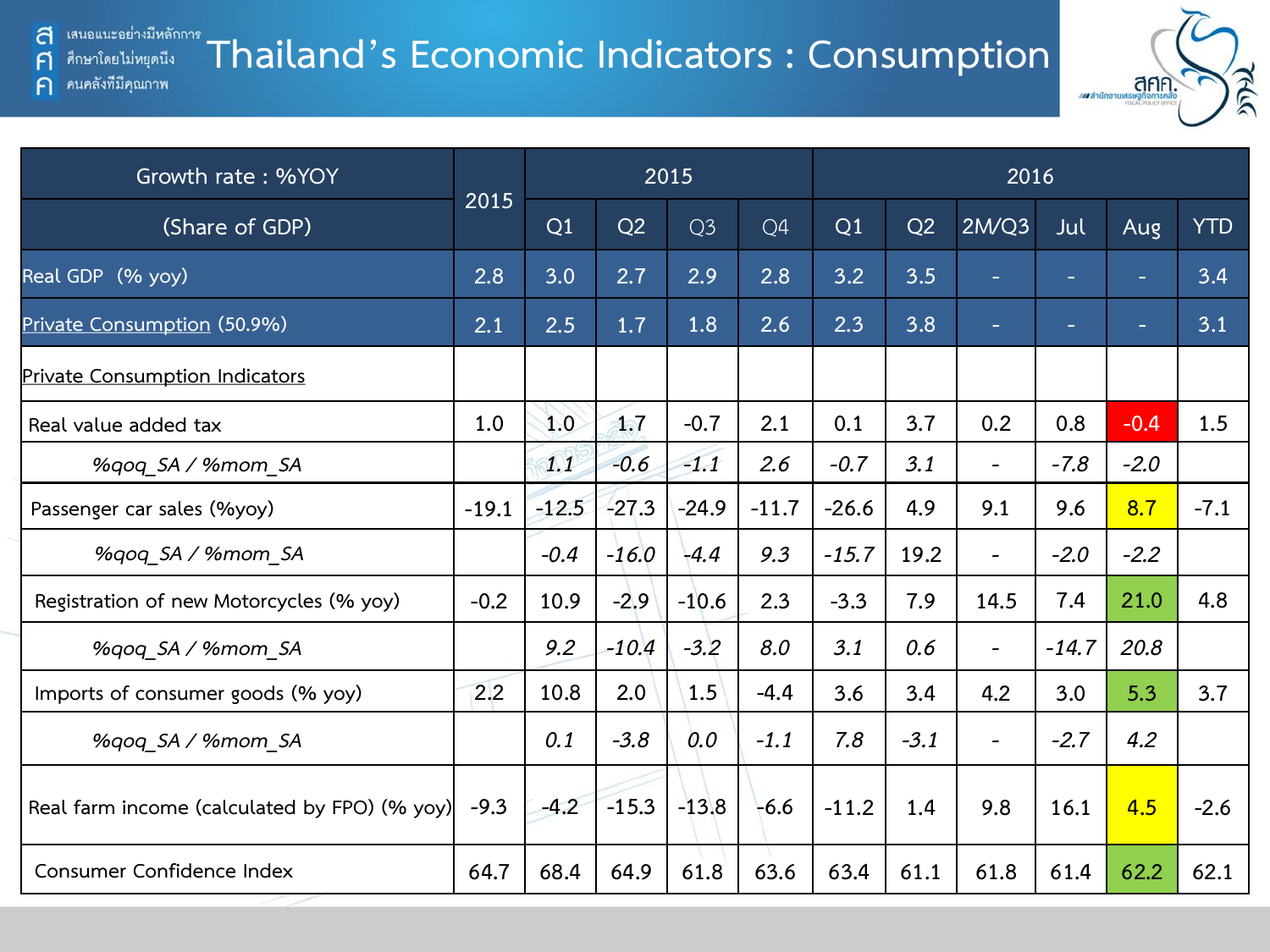เสนอแนะอย่างมีหลักการ ส

 $\mathsf{F}$ 

 $\bigcap$ 

ศึกษาโดยไม่หยุดนึง

คนคลังที่มีคุณภาพ

# **Thailand's Economic Indicators : Investment**



| Growth rate: %YOY                                                       |        |         |         | 2015           |        |         |         | 2016   |         |        |            |
|-------------------------------------------------------------------------|--------|---------|---------|----------------|--------|---------|---------|--------|---------|--------|------------|
| (Share of GDP)                                                          | 2015   | Q1      | Q2      | Q <sub>3</sub> | Q4     | Q1      | Q2      | 2M/Q3  | Jul     | Aug    | <b>YTD</b> |
| Private investment (18.6%)                                              | $-2.0$ | 3.7     | $-3.1$  | $-10.1$        | 1.9    | 2.1     | 0.1     |        | ٠       | ٠      | 1.1        |
| Private investment in equipment<br>(14.7%)                              | $-2.7$ | 4.1     | $-4.7$  | $-13.0$        | 2.7    | 0.9     | 0.7     | ۳      | н       | ٠      | 0.8        |
| Private investment in construction<br>(3.8%)                            | 0.7    | 1.9     | 2.8     | $-0.3$         | $-1.3$ | 7.0     | $-2.1$  | ۳      | ٠       | н      | 2.2        |
| Private Investment Indicators                                           |        |         |         |                |        |         |         |        |         |        |            |
| Real estate tax collection (% yoy)                                      | 8.7    | 7.3     | 2.9     | $-0.5$         | 22.2   | 6.6     | 12.9    | $-9.7$ | $-23.5$ | 4.9    | 5.0        |
| %qoq SA / %mom SA                                                       |        | $-1.7$  | $-3.0$  | 2.3            | 24.1   | $-13.1$ | 3.3     |        | $-18.5$ | 33.0   |            |
| Cement sales (% yoy)                                                    | $-0.4$ | $-2.5$  | $-0.2$  | $-0.7$         | 2.1    | 3.1     | $-1.6$  | $-4.8$ | $-4.0$  | $-5.5$ | $-0.6$     |
| %gog SA / %mom SA                                                       |        | 0.3     | 1.8     | $-1.4$         | 1.3    | 1.4     | $-3.0$  |        | $-2.5$  | $-1.4$ |            |
| Construction Materials Index (CMI) (% yoy)                              | $-4.9$ | $-3.7$  | $-4.4$  | $-5.7$         | $-6.6$ | $-5.1$  | $-2.2$  | $-3.6$ | $-3.9$  | $-3.2$ | $-3.6$     |
| Imports of capital goods (volume) (% yoy).                              | $-2.2$ | 0.9     | 2.0     | $-10.8$        | 0.2    | $-1.0$  | $-11.6$ | $-3.3$ | $-0.7$  | $-5.6$ | $-5.6$     |
| %qoq SA / %mom SA                                                       |        | 0.3     | 1.2     | $-6.1$         | 5.0    | $-0.6$  | $-9.6$  |        | 2.3     | 0.0    |            |
| Imports of capital goods (excluding aircraft,<br>ships, trains) (% yoy) | $-1.4$ | 0.1     | $-3.6$  | $-2.3$         | 0.1    | 0.0     | $-5.1$  | $-3.1$ | $-5.0$  | $-1.2$ | $-2.7$     |
| %qoq SA / %mom SA                                                       |        | $-1.0$  | 0.1     | 0.8            | 2.0    | $-1.1$  | $-5.9$  |        | $-3.8$  | 6.2    |            |
| Commercial car sales (%yoy)                                             | $-2.6$ | $-11.3$ | $-17.3$ | $-0.3$         | 17.2   | 4.0     | 13.6    | $-3.5$ | $-6.1$  | $-0.9$ | 5.3        |
| %qoq SA / %mom SA                                                       |        | $-1.7$  | $-5.8$  | 14.4           | 8.4    | $-9.9$  | 2.3     |        | $-5.6$  | 5.6    |            |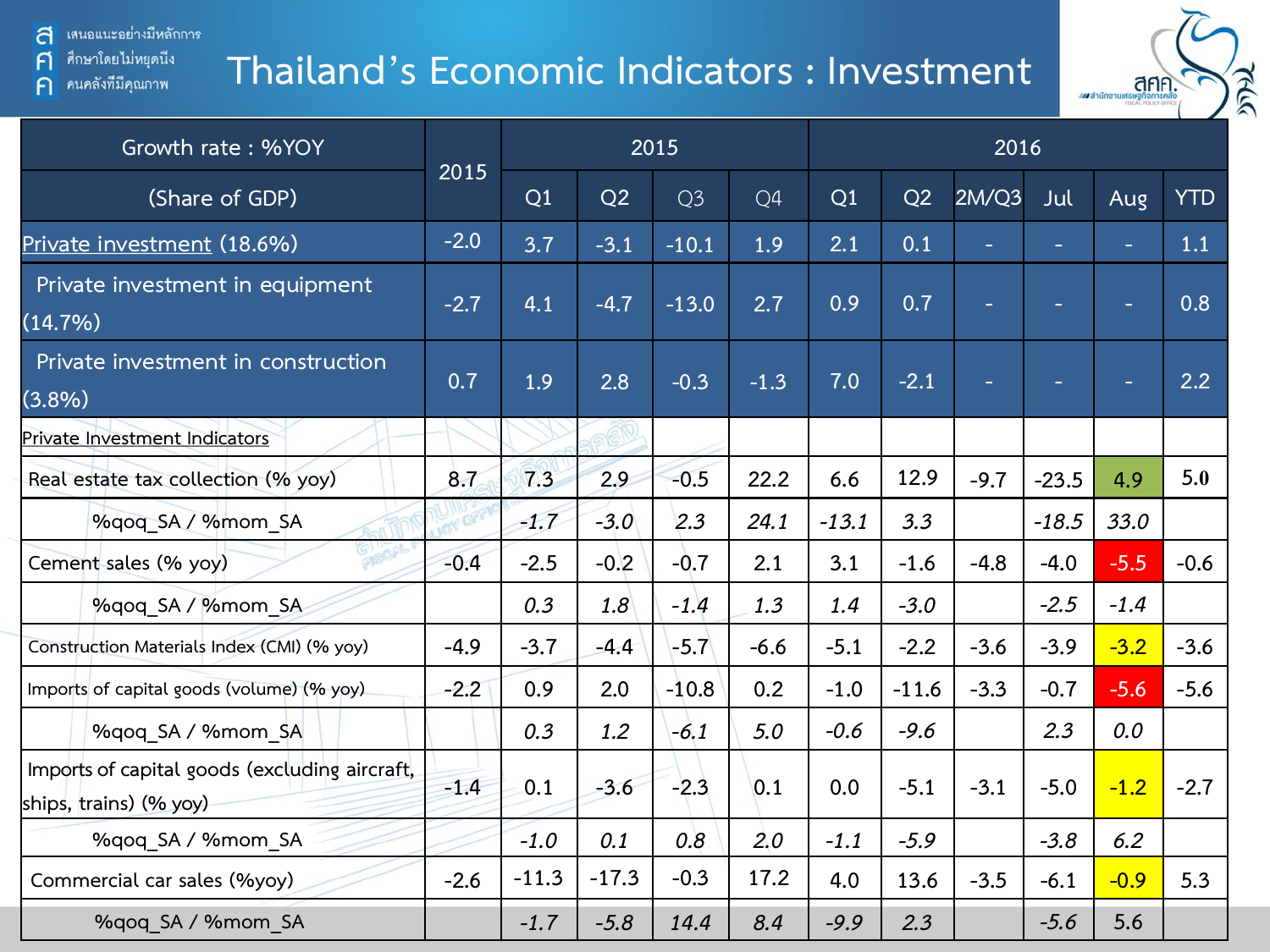คนคลังที่มีคุณภาพ

 $\mathsf{F}$ 

 $\bigcap$ 

## **Thailand's Economic Indicators : Fiscal sector**



|                               |               |          | <b>FY2015</b> |                |                | <b>FY2016</b> |          |                |         |               |                     |  |
|-------------------------------|---------------|----------|---------------|----------------|----------------|---------------|----------|----------------|---------|---------------|---------------------|--|
| Expenditure                   | <b>FY2015</b> | Q1       | Q2            | Q <sub>3</sub> | Q <sub>4</sub> | Q1            | Q2       | Q <sub>3</sub> | Jul     | Aug           | <b>YTD</b>          |  |
| 1. Current Year FY15          | 2,378.1       | 766.4    | 557.7         | 529.4          | 524.6          | 807.7         | 604.2    | 638.8          |         |               | 176.1 149.2 2,376.0 |  |
| % yoy                         | 5.9           | 0.7      | 15.6          | 11.1           | $-0.3$         | 5.4           | 8.3      | 20.7           | $-15.6$ | 7.4           | 7.9                 |  |
| Disbursement Rate (%)         | 92.4          | 29.8     | 21.7          | 20.6           | 20.4           | 29.1          | 21.8     | 23.0           | 6.3     | 5.4           | 85.6                |  |
| 2. Carry Over                 | 223.3         | 77.7     | 59.9          | 40.1           | 45.5           | 83.2          | 75.8     | 39.0           | 8.1     | 9.4           | 215.5               |  |
| 3. Total expenditures $(1+2)$ | 2,601.4       | 844.1    | 617.6         | 569.6          | 570.1          | 890.9         | 679.9    | 677.8          |         | 184.2   158.7 | 2,591.5             |  |
| % yoy                         | 5.8           | 1.6      | 11.7          | 10.7           | 1.6            | 5.5           | 10.1     | 19.0           | $-17.0$ | 7.0           | 7.9                 |  |
| 4. Budget Balance             | $-394.4$      | $-347.3$ | $-138.9$      | 89.4           | 2.3            | $-306.9$      | $-203.9$ | 70.8           | $-29.6$ | 27.5          | $-442.1$            |  |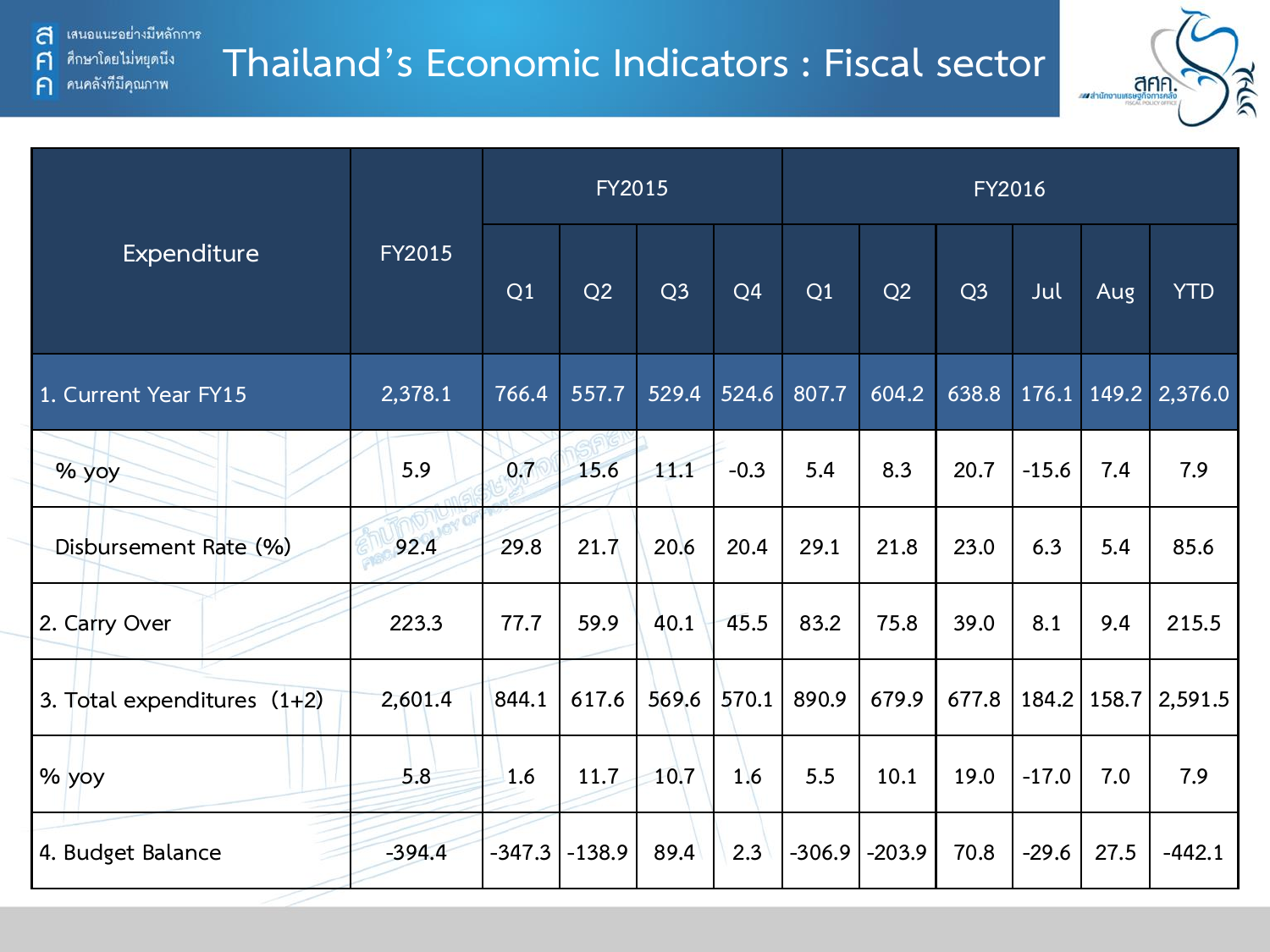$\mathsf{F}$ 

 $\bigcap$ 

ศึกษาโดยไม่หยุดนึง

คนคลังที่มีคุณภาพ

# **Thailand's Economic Indicators : Fiscal sector**



| Expenditure              | <b>Fiscal Year</b> |         |       | <b>FY2015</b>  |        | <b>FY2016</b> |       |                |                          |                          |                          |  |
|--------------------------|--------------------|---------|-------|----------------|--------|---------------|-------|----------------|--------------------------|--------------------------|--------------------------|--|
| (Unit: Billion Baht)     | 2015               | Q1      | Q2    | Q <sub>3</sub> |        | Q1            | Q2    | Q <sub>3</sub> | Jul                      | Aug                      | <b>FYTD</b>              |  |
| 1. Current year 2016     | 2,378.1            | 766.4   | 557.7 | 529.4          | 524.6  | 807.7         | 604.2 | 638.8          | 176.1                    | 149.2                    | 2,376.0                  |  |
| % yoy                    | 5.9                | 0.7     | 15.6  | 11.1           | $-0.3$ | 5.4           | 8.3   | 20.7           | $-15.6$                  | 7.4                      | 7.9                      |  |
| Disbursement rate (%)    | 92.4               | 29.8    | 21.7  | 20.6           | 20.4   | 29.1          | 21.8  | 23.0           | 6.3                      | 5.4                      | 85.6                     |  |
| Disbursement target      | 96.0               | 32.0    | 23.0  | 21.0           | 21.0   | 30.0          | 22.0  | 21.0           | $\overline{\phantom{a}}$ |                          |                          |  |
| - Current expenditure    | 2,106.6            | 725.1   | 481.0 | 452.3          | 448.1  | 739.6         | 509.0 | 537.2          | 153.9                    | 118.8                    | 2,058.6                  |  |
| % yoy                    | 7.4                | 12.5    | 7.3   | 8.1            | $-0.7$ | 2.0           | 5.8   | 18.8           | $-17.3$                  | 1.8                      | 5.0                      |  |
| Disbursement rate (%)    | 95.5               | 32.9    | 21.8  | 20.5           | 20.3   | 32.6          | 22.5  | 23.7           | 6.8                      | 5.3                      | 91.0                     |  |
| Disbursement target      | 98.0               | 33.0    | 22.0  | 21.0           | 22.0   | 33.0          | 22.0  | 21.0           | $\overline{\phantom{a}}$ | $\overline{\phantom{a}}$ |                          |  |
| - Capital expenditure    | 271.6              | 41.3    | 76.7  | 77.1           | 76.4   | 68.1          | 95.1  | 101.5          | 22.2                     | 30.5                     | 317.4                    |  |
| % yoy                    | $-4.4$             | $-64.6$ | 123.2 | 32.4           | 2.1    | 64.9          | 24.0  | 31.7           | $-2.0$                   | 37.2                     | 32.3                     |  |
| Disbursement rate (%)    | 73.7               | 11.2    | 20.8  | 20.9           | 20.8   | 13.3          | 18.6  | 19.9           | 4.3                      | 5.9                      | 61.7                     |  |
| Disbursement target      | 87.0               | 29.0    | 26.0  | 19.0           | 14.0   | 19.0          | 21.0  | 21.0           | $\equiv$                 | $\overline{\phantom{a}}$ | $\overline{\phantom{a}}$ |  |
| 2. Carry Over            | 223.3              | 77.7    | 59.9  | 40.1           | 45.5   | 83.2          | 75.8  | 39.0           | 2.1                      | 9.4                      | 215.5                    |  |
| Total expenditures (1+2) | 2,601.4            | 844.1   | 617.6 | 569.6          | 570.1  | 890.9         | 679.9 | 677.8          | 184.2                    | 158.7                    | 2,591.5                  |  |
| % yoy                    | 5.8                | 1.6     | 11.7  | 10.7           | 1.6    | 5.5           | 10.1  | 19.0           | $-17.0$                  | 7.0                      | 7.9                      |  |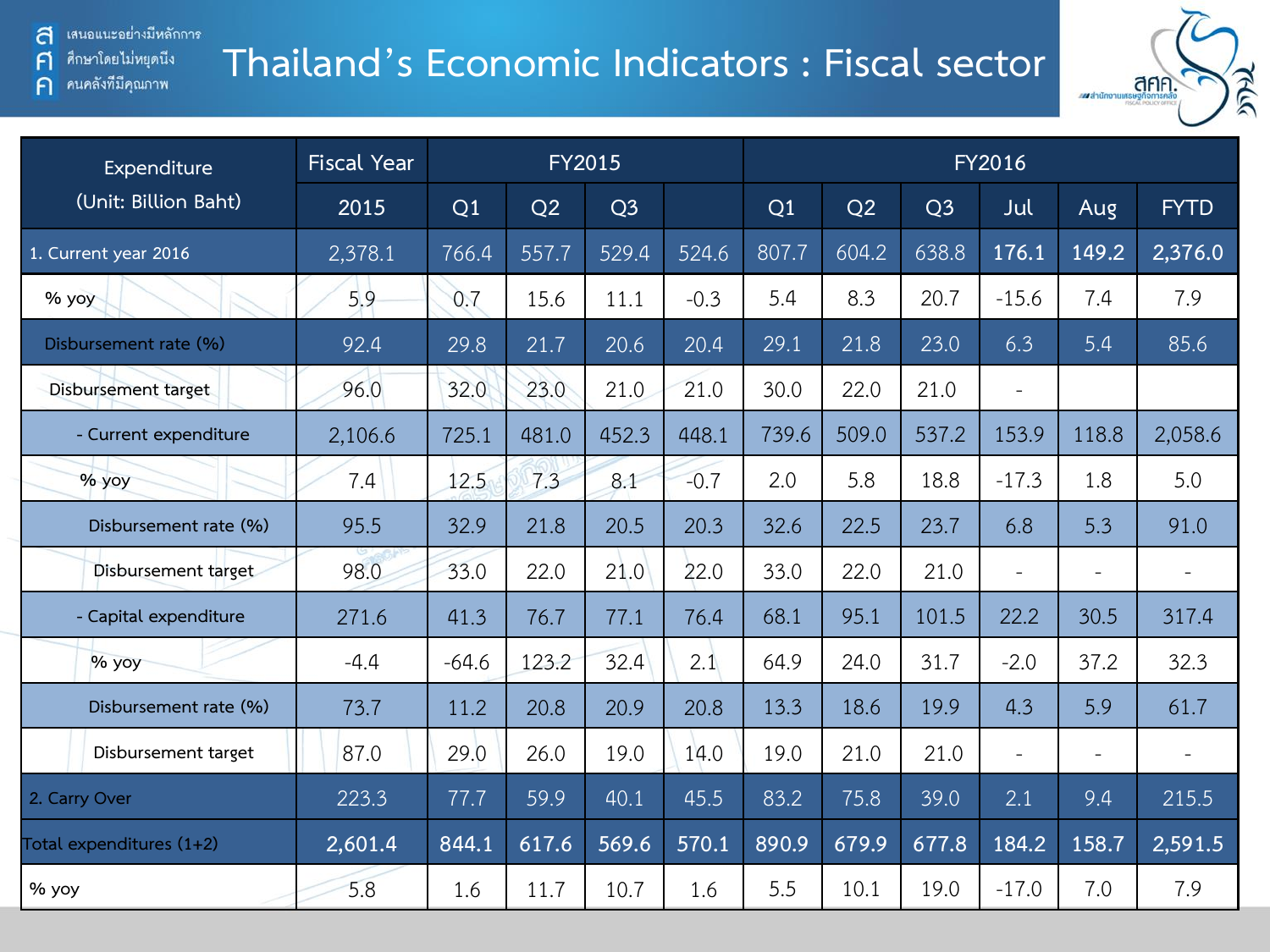ส ่เสนอแนะอย่างมีหลักการ

#### **Than Trup of the Illivego Theory of The Indicators : Fiscal sector**  $\mathsf{F}$  $\bigcap$



|                                                      |          |         | FY 2558 |                |                | FY 2559 |         |                |         |         |             |  |  |
|------------------------------------------------------|----------|---------|---------|----------------|----------------|---------|---------|----------------|---------|---------|-------------|--|--|
| Revenue                                              | FY 2558  | Q1      | Q2      | Q <sub>3</sub> | Q <sub>4</sub> | Q1      | Q2      | Q <sub>3</sub> | Jul     | Aug     | <b>FYTD</b> |  |  |
| Net government revenue<br>(after allocation to Opd.) | 2,213.4  | 507.5   | 469.9   | 652.5          | 583.5          | 585.9   | 492.6   | 717.3          | 177.3   | 208.6   | 2,181.7     |  |  |
| % Y-o-Y                                              | 6.7      | 0.8     | 7.5     | 7.2            | 11.0           | 15.5    | 4.8     | 9.9            | 24.5    | $-7.9$  | 9.1         |  |  |
| Compared to revenue<br>target                        | $-117.5$ | 5.6     | $-3.1$  | $-69.4$        | $-50.6$        | 69.3    | $-3.2$  | 12.5           | 11.1    | $-31.2$ | 63.8        |  |  |
| % Compared to revenue<br>target                      | $-5.1$   | 1.1     | $-0.7$  | $-9.6$         | $-8.1$         | 13.4    | $-0.7$  | 1.8            | 6.8     | $-13.0$ | 3.0         |  |  |
| Income Tax Department<br>from 3 stores               | 2,283.8  | 482.1   | 511     | 676.3          | 614.5          | 516.3   | 525.1   | 699.9          | 163.0   | 229.9   | 2,134.0     |  |  |
| % Y-o-Y                                              | 2.4      | $-1.9$  | 6.8     | 1.9            | 2.9            | 7.1     | 2.8     | 3.5            | 5.4     | 0.9     | 4.0         |  |  |
| Compared to revenue<br>target                        | $-225.2$ | $-14.0$ | $-17.9$ | $-97.8$        | $-95.5$        | $-3.9$  | $-21.6$ | $-53.9$        | $-10.8$ | $-25.3$ | $-115.5$    |  |  |
| % Compared to revenue<br>target                      | $-9.0$   | $-2.8$  | $-3.4$  | $-12.6$        | $-13.4$        | $-0.7$  | $-4.0$  | $-7.2$         | $-6.2$  | $-9.9$  | $-5.1$      |  |  |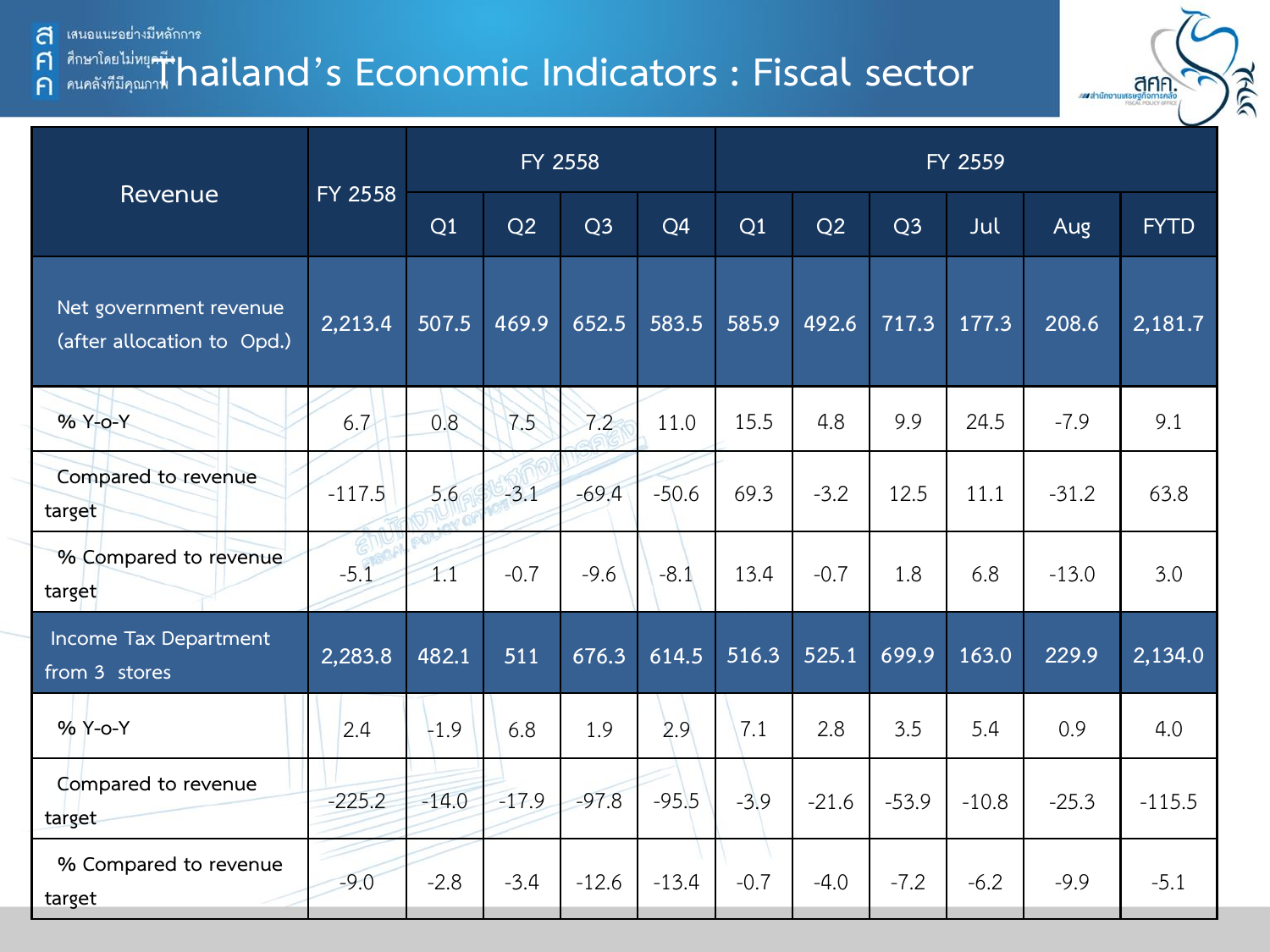คนคลังที่มีคุณภาพ

 $\mathsf{F}$ 

 $\bigcap$ 

# **Thailand's Economic Indicators : Exports**



| Growth rate: %YOY                               |         |         |         | 2015           |         |         |         | 2016    |         |            |
|-------------------------------------------------|---------|---------|---------|----------------|---------|---------|---------|---------|---------|------------|
| (Share of GDP)                                  | 2015    | Q1      | Q2      | Q <sub>3</sub> | Q4      | Q1      | Q2      | Jul     | Aug     | <b>YTD</b> |
| Exports (Volume) (61.7%)                        | $-3.4$  | $-2.5$  | $-3.9$  | $-1.8$         | $-5.6$  | 1.0     | $-2.5$  |         |         | $-0.8$     |
| Value \$ term (Custom Dep.) %yoy                | $-5.8$  | $-4.7$  | $-5.0$  | $-5.3$         | $-8.1$  | 0.9     | $-4.1$  | $-6.4$  | 6.5     | $-1.2$     |
| Price \$ term (Ministry of Commerce) %yoy       | $-2.3$  | $-1.8$  | $-1.8$  | $-2.9$         | $-2.7$  | $-2.4$  | $-0.8$  | 0.3     | 0.7     | $-1.1$     |
| Volume \$ term (FPO) %yoy                       | $-3.6$  | $-3.0$  | $-3.3$  | $-2.4$         | $-5.6$  | 3.4     | $-3.3$  | $-6.7$  | 5.8     | $-0.1$     |
| Export values (Share of values 2014 >><br>2015) |         |         |         |                |         |         |         |         |         |            |
| Electronic goods (14.5>>15.2%) %yoy             | $-1.3$  | 2.2     | $-0.2$  | $-3.8$         | $-3.0$  | $-4.2$  | $-4.3$  | 0.5     | 3.7     | $-2.6$     |
| Volume \$ term %yoy                             | $-0.7$  | 2.1     | 0.6     | $-2.8$         | $-2.2$  | $-3.4$  | $-4.5$  | $-0.1$  | 2.8     | $-2.6$     |
| Electrical appliance (10.4>>10.4%) %yoy         | $-5.2$  | $-0.5$  | $-4.2$  | $-4.7$         | $-11.2$ | $-6.8$  | $-5.1$  | $-8.1$  | 5.5     | $-4.9$     |
| Volume \$ term %yoy                             | $-5.2$  | $-1.2$  | $-4.3$  | $-4.5$         | $-10.8$ | $-6.7$  | $-5.2$  | $-8.3$  | 4.9     | $-5.0$     |
| Vehicle (13.5>>14.6%) %yoy                      | 2.3     | 4.7     | $-4.8$  | 7.1            | 1.9     | 0.5     | 6.8     | $-17.3$ | 35.7    | 4.6        |
| Volume \$ term %yoy                             | 1.8     | 4.0     | $-5.1$  | 6.8            | 1.3     | $-0.2$  | 6.1     | $-18.0$ | 34.3    | 3.8        |
| Agro-industry (7.5>>7.8%) %yoy                  | $-2.4$  | 0.5     | $-7.0$  | $-2.0$         | $-0.5$  | 7.0     | 4.5     | $-4.7$  | 7.1     | 4.5        |
| Volume \$ term %yoy                             | $-0.9$  | 0.7     | $-5.4$  | 1.0            | 0.5     | 9.5     | 4.9     | $-6.3$  | 4.0     | 4.9        |
| Agriculture (9.8>>9.4%) %yoy                    | $-9.9$  | $-14.1$ | $-0.3$  | $-11.1$        | $-12.8$ | $-5.7$  | $-8.3$  | $-22.4$ | $-5.8$  | $-8.8$     |
| Volume \$ term %yoy                             | $-4.2$  | $-9.1$  | 4.3     | $-5.1$         | $-5.7$  | 3.2     | $-6.1$  | $-23.1$ | $-7.0$  | $-4.9$     |
| Mineral and fuel (5.0>>3.8%) %yoy               | $-28.6$ | $-29.6$ | $-19.2$ | $-34.1$        | $-30.8$ | $-37.1$ | $-37.4$ | $-31.1$ | $-11.9$ | $-33.4$    |
| Volume \$ term %yoy                             | $-20.6$ | $-21.1$ | $-11.9$ | $-25.3$        | $-23.5$ | $-26.5$ | $-34.9$ | $-30.7$ | $-12.5$ | $-28.8$    |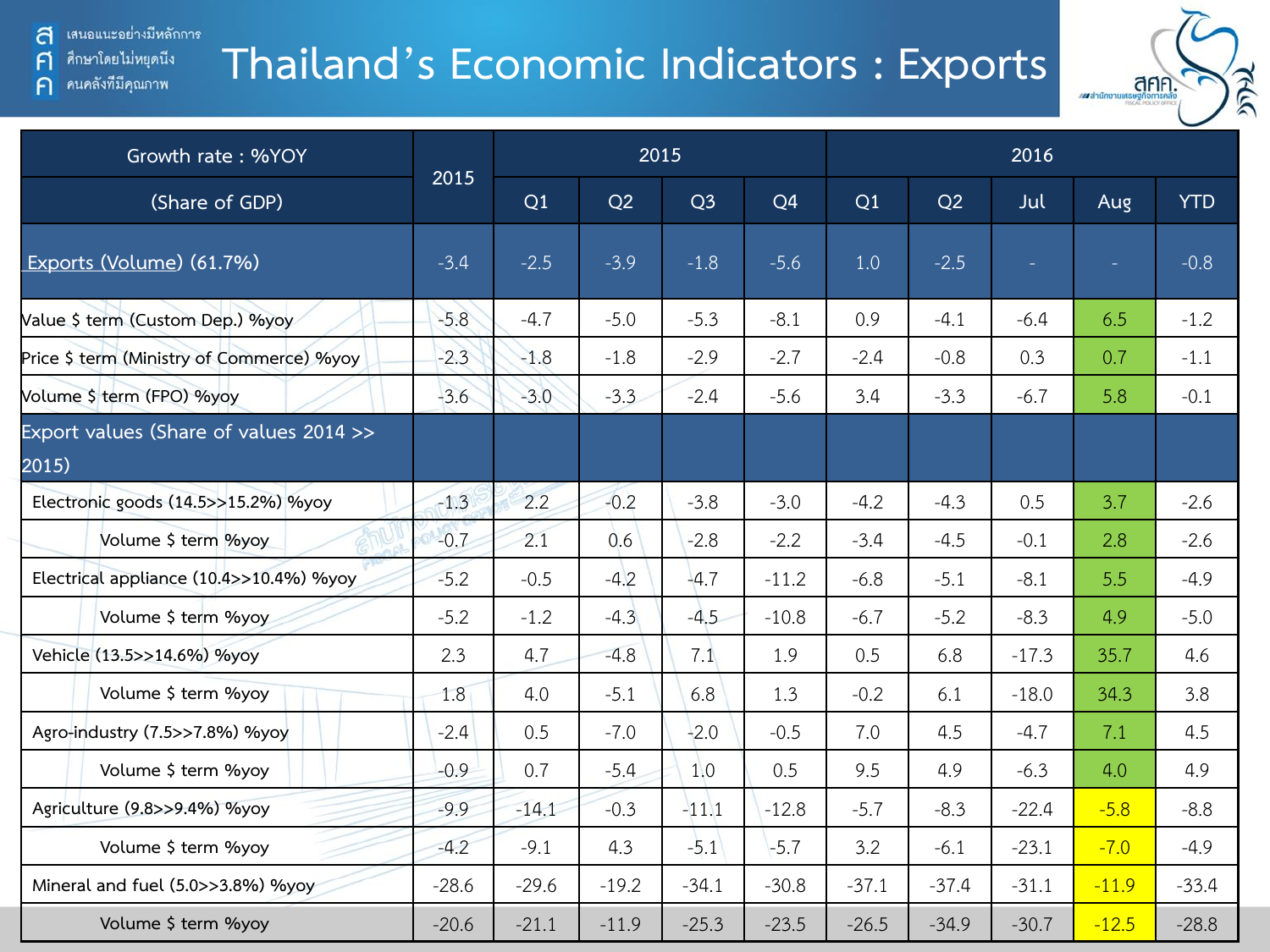ศึกษาโดยไม่หยุดนีง  $\mathsf{F}$ 

คนคลังที่มีคุณภาพ  $\bigcap$ 

# **Exports by Destination**



| Major trade partners           | 2015    |         | 2015    |                |         |         |         | 2016    |         |            |
|--------------------------------|---------|---------|---------|----------------|---------|---------|---------|---------|---------|------------|
| (Export share 2014 >> 15)      |         | Q1      | Q2      | Q <sub>3</sub> | Q4      | Q1      | Q2      | Jul     | Aug     | <b>YTD</b> |
| Exports to the world (%yoy)    | $-5.8$  | $-4.7$  | $-5.0$  | $-5.3$         | $-8.1$  | 0.9     | $-4.1$  | $-6.4$  | 6.5     | $-1.2$     |
| $1.05A(10.5\%>>11.2\%)$        | 0.7     | 5.6     | 2.6     | 0.2            | $-4.9$  | $-3.2$  | 0.6     | 0.0     | 14.9    | 0.9        |
| 2.China (11.0% >> 11.1%)       | $-5.4$  | $-14.4$ | 1.2     | $-1.0$         | $-6.3$  | $-6.4$  | $-10.3$ | $-13.5$ | 4.4     | $-7.4$     |
| 3.Japan (9.6% >> 9.4%)         | $-7.7$  | $-9.2$  | $-3.9$  | $-8.2$         | $-9.6$  | 5.7     | $-7.5$  | $-8.5$  | 5.7     | $-1.1$     |
| $4.EU(9.2\% >> 9.3\%)$         | $-5.7$  | $-3.9$  | $-8.4$  | $-4.4$         | $-5.9$  | $-0.5$  | $-1.0$  | $-11.7$ | 11.8    | $-0.6$     |
| 5. Malaysia (5.6% >> 4.8%)     | $-20.2$ | $-14.7$ | $-18.3$ | $-18.7$        | $-28.5$ | $-4.1$  | $-12.9$ | $-14.0$ | $-5.9$  | $-8.9$     |
| 6. Hong Kong (5.6% >> 5.5%)    | $-6.2$  | $-11.5$ | $-9.0$  | $-2.0$         | $-1.9$  | 0.6     | $-8.2$  | $-5.6$  | $-4.3$  | $-4.0$     |
| 7. Middle East (5.1% >> 4.8%)  | $-10.0$ | $-6.4$  | $-23.7$ | $-6.4$         | $-3.0$  | $-9.5$  | $-2.5$  | $-20.6$ | $-2.3$  | $-7.6$     |
| 8.Australia (4.8% >> 5.3%)     | 5.3     | 10.1    | 7.6     | 8.4            | $-3.5$  | 5.5     | 12.4    | 4.2     | 24.0    | 10.1       |
| 9. Singapore (4.6% >> 4.1%)    | $-16.2$ | $-5.4$  | 0.3     | $-26.1$        | $-31.0$ | 22.5    | $-35.7$ | $-9.6$  | $-17.0$ | $-11.5$    |
| 10. Indonesia (4.2% >> 3.7%)   | $-17.6$ | $-15.4$ | $-20.6$ | $-21.0$        | $-12.7$ | 8.9     | $-7.3$  | 10.8    | 30.0    | 5.4        |
| 11.Africa (3.7% >> 3.2%)       | $-20.2$ | $-14.5$ | $-15.9$ | $-22.1$        | $-27.9$ | $-11.7$ | $-9.8$  | $-31.2$ | $-6.9$  | $-13.1$    |
| 12. Vietnam (3.5% > 4.2%)      | 13.0    | 17.7    | 16.7    | 8.3            | 10.9    | 3.1     | $-0.1$  | $-4.7$  | 10.2    | 1.7        |
| 13. Philippines (2.6% >> 2.8%) | 2.1     | 7.4     | $-3.4$  | $-6.4$         | 10.8    | 15.4    | 13.5    | $-0.6$  | 22.4    | 13.6       |
| 14.India (2.5% >> 2.5%)        | $-5.7$  | 6.1     | $-4.8$  | $-11.5$        | $-11.8$ | $-9.1$  | $-2.4$  | $-7.1$  | 1.1     | $-5.1$     |
| 15. South Korea (2.0% >> 1.9%) | $-9.2$  | 0.6     | $-16.4$ | $-10.7$        | $-8.6$  | $-9.7$  | $-8.3$  | $-9.6$  | $-1.8$  | $-8.2$     |
| 16.Taiwan (1.8% >> 1.6%)       | $-12.0$ | 4.7     | $-11.5$ | $-15.3$        | $-23.1$ | $-18.1$ | $-1.1$  | $-19.7$ | 5.4     | $-9.6$     |
| PS.ASEAN-9 (26.1% >> 25.7%)    | $-7.2$  | $-2.5$  | $-5.9$  | $-10.6$        | $-9.3$  | 3.9     | $-10.4$ | $-6.0$  | 2.6     | $-3.0$     |
| PS.ASEAN-5 (17.0% >> 15.3%)    | $-15.1$ | $-9.5$  | $-11.8$ | $-19.5$        | $-19.1$ | 9.1     | $-38.0$ | $-4.9$  | 4.2     | $-2.6$     |
| PS.Indochina-4 (9.1% >> 10.4%) | 7.7     | 10.5    | 5.5     | 7.2            | 7.9     | $-4.0$  | $-3.5$  | $-7.7$  | 0.3     | $-3.8$     |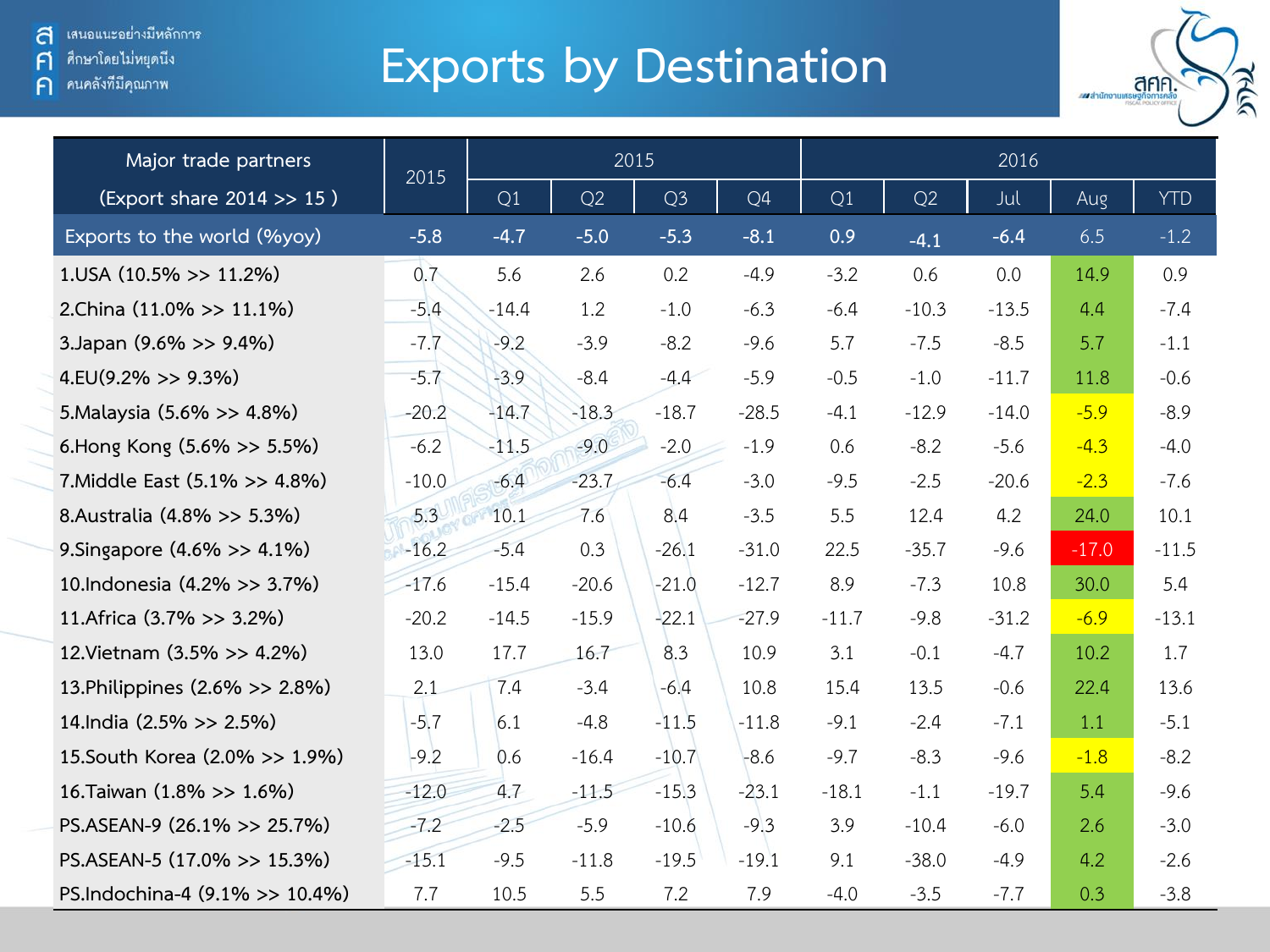## **Consuming Comparison of Exports Values of Goods** ส

### **Comparison of Exports Values of Goods: August 2016 Unit: percent**

and antinonums

anf



Export Growth in August 2016 (%)

 $*$  as of July 2016 Note: The Official figures of Australia, Singapore, Malaysia, Hong Kong and Japan export are in local currency.

### **Comparison of Exports Values of Goods : YTD (January – August 2016) Unit: percent**





\* YTD Jan - Jul 2016 Note: The Official figures of Australia, Singapore, Malaysia, Hong Kong and Japan export are in local currency.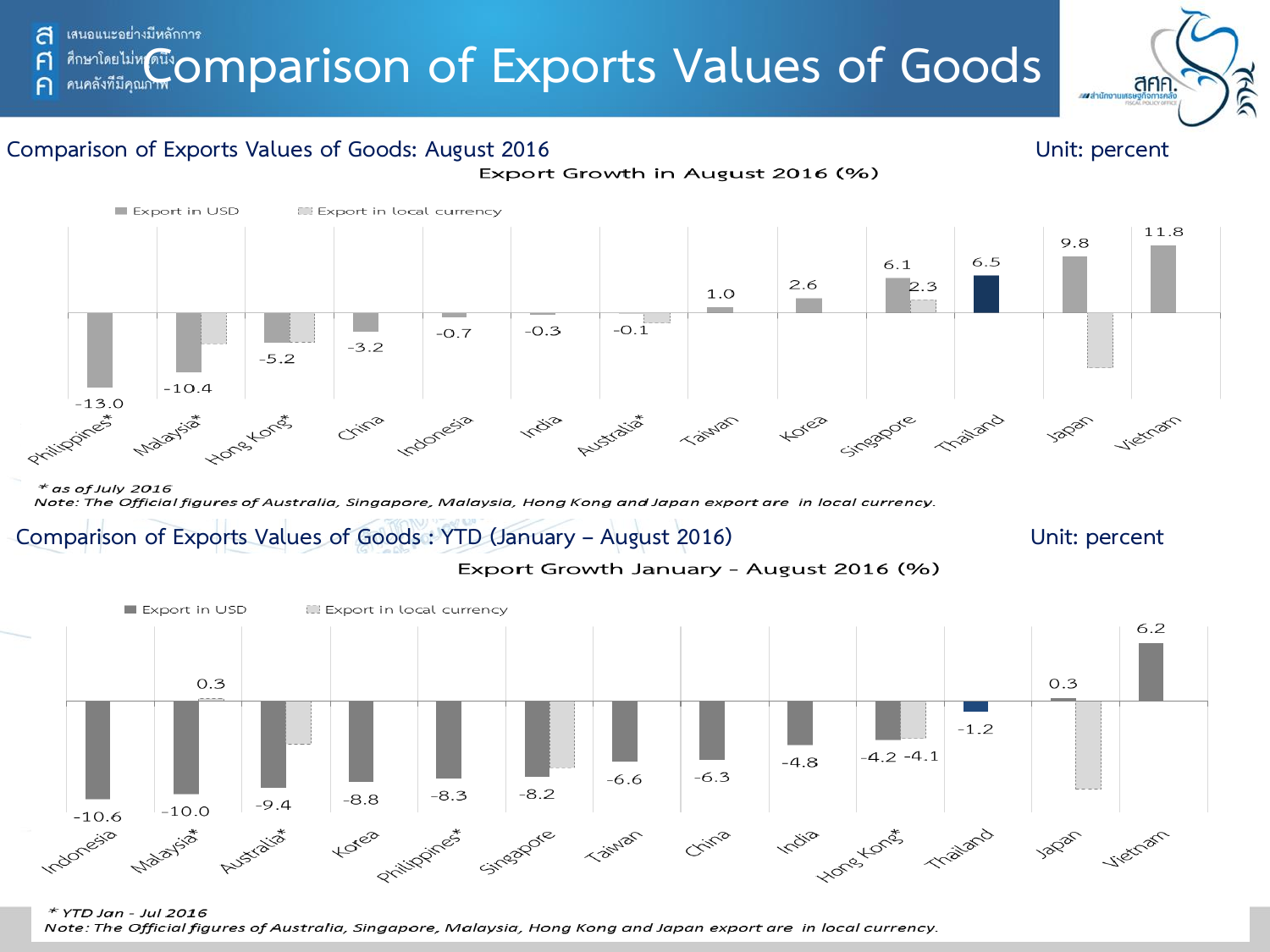#### เสนอแนะอย่างมีหลักการ ส ศึกษาโดยไม่หยุดนึง

คนคลังที่มีคุณภาพ

 $\mathsf{F}$ 

 $\bigcap$ 

# **Thailand's Economic Indicators : Imports**



| Growth rate: %YOY                                                          |         |         |         | 2015           |                |         |         | 2016    |         |            |
|----------------------------------------------------------------------------|---------|---------|---------|----------------|----------------|---------|---------|---------|---------|------------|
| (Share of GDP)                                                             | 2015    | Q1      | Q2      | Q <sub>3</sub> | Q <sub>4</sub> | Q1      | Q2      | Jul     | Aug     | <b>YTD</b> |
| Real Imports (55.1%)                                                       | $-0.6$  | 3.9     | $-0.4$  | $-3.3$         | $-2.3$         | $-7.1$  | $-2.7$  | ÷.      |         | $-4.9$     |
| Value \$ term (Custom Dep.) %yoy                                           | $-11.0$ | $-6.6$  | $-9.4$  | $-15.3$        | $-12.6$        | $-12.0$ | $-8.4$  | $-7.2$  | $-1.5$  | $-8.8$     |
| Price \$ term (Ministry of Commerce) %yoy                                  | $-10.8$ | $-10.9$ | $-9.7$  | $-11.7$        | $-11.0$        | $-7.7$  | $-5.0$  | $-3.4$  | $-0.6$  | $-5.3$     |
| Volume \$ term (FPO) %yoy                                                  | $-0.2$  | 4.8     | 0.4     | $-4.1$         | $-1.7$         | $-4.7$  | $-3.7$  | $-3.9$  | $-0.9$  | $-3.7$     |
| Import Goods (Share of values 2014>> 15)                                   |         |         |         |                |                |         |         |         |         |            |
| Raw materials (36.9% >> 38.9%) %yoy                                        | $-6.3$  | 5.7     | $-7.0$  | $-10.7$        | $-11.9$        | $-15.7$ | $-2.7$  | $-13.1$ | 3.9     | $-8.3$     |
| Volume \$ term %yoy                                                        | $-1.8$  | 9.5     | $-3.0$  | $-5.8$         | $-6.8$         | $-12.5$ | $-1.5$  | $-14.1$ | 2.0     | $-7.0$     |
| Less raw gold (34.0% >> 35.3%) %yoy                                        | $-7.6$  | 0.0     | $-4.2$  | $-8.8$         | $-17.0$        | $-11.5$ | $-3.2$  | $-5.4$  | 6.2     | $-5.4$     |
| Volume \$ term %yoy                                                        | $-3.9$  | 1.9     | 0.1     | $-3.9$         | $-13.1$        | $-6.6$  | $-1.6$  | $-4.0$  | 5.5     | $-2.9$     |
| Capital goods (26.7% >> 28.6%) %yoy                                        | $-4.8$  | $-1.1$  | $-0.9$  | $-13.9$        | $-2.3$         | $-2.3$  | $-11.1$ | 1.3     | $-2.3$  | $-5.2$     |
| Volume \$ term %yoy                                                        | $-2.2$  | 0.9     | 2.0     | $-10.8$        | 0.2            | $-1.0$  | $-11.6$ | $-0.7$  | $-5.6$  | $-5.6$     |
| Capital goods excluding aircraft, ship, and<br>train (23.2% >> 24.3%) %yoy | $-4.4$  | $-2.1$  | $-6.6$  | $-6.0$         | $-2.7$         | $-1.5$  | $-4.3$  | $-2.9$  | 2.6     | $-2.2$     |
| Volume \$ term %yoy                                                        | $-1.4$  | 0.1     | $-3.6$  | $-2.3$         | 0.1            | 0.0     | $-5.1$  | $-5.0$  | $-1.2$  | $-2.7$     |
| Consumer goods (10.0% >> 11.4%) %yoy                                       | 0.6     | 10.0    | 0.7     | $-0.7$         | $-6.2$         | 2.3     | 3.1     | 3.6     | 6.7     | 3.3        |
| Volume \$ term %yoy                                                        | 2.2     | 10.8    | 2.0     | 1.5            | $-4.4$         | 3.6     | 3.4     | 3.0     | 5.3     | 3.7        |
| Fuel (21.1% >> 14.9%) %yoy                                                 | $-37.0$ | $-39.5$ | $-29.6$ | $-39.3$        | $-40.3$        | $-37.0$ | $-30.2$ | $-18.0$ | $-26.4$ | $-30.7$    |
| Volume \$ term %yoy                                                        | 1.0     | 1.1     | 6.7     | $-0.8$         | $-3.2$         | $-7.9$  | $-7.9$  | 7.4     | $-12.7$ | $-6.6$     |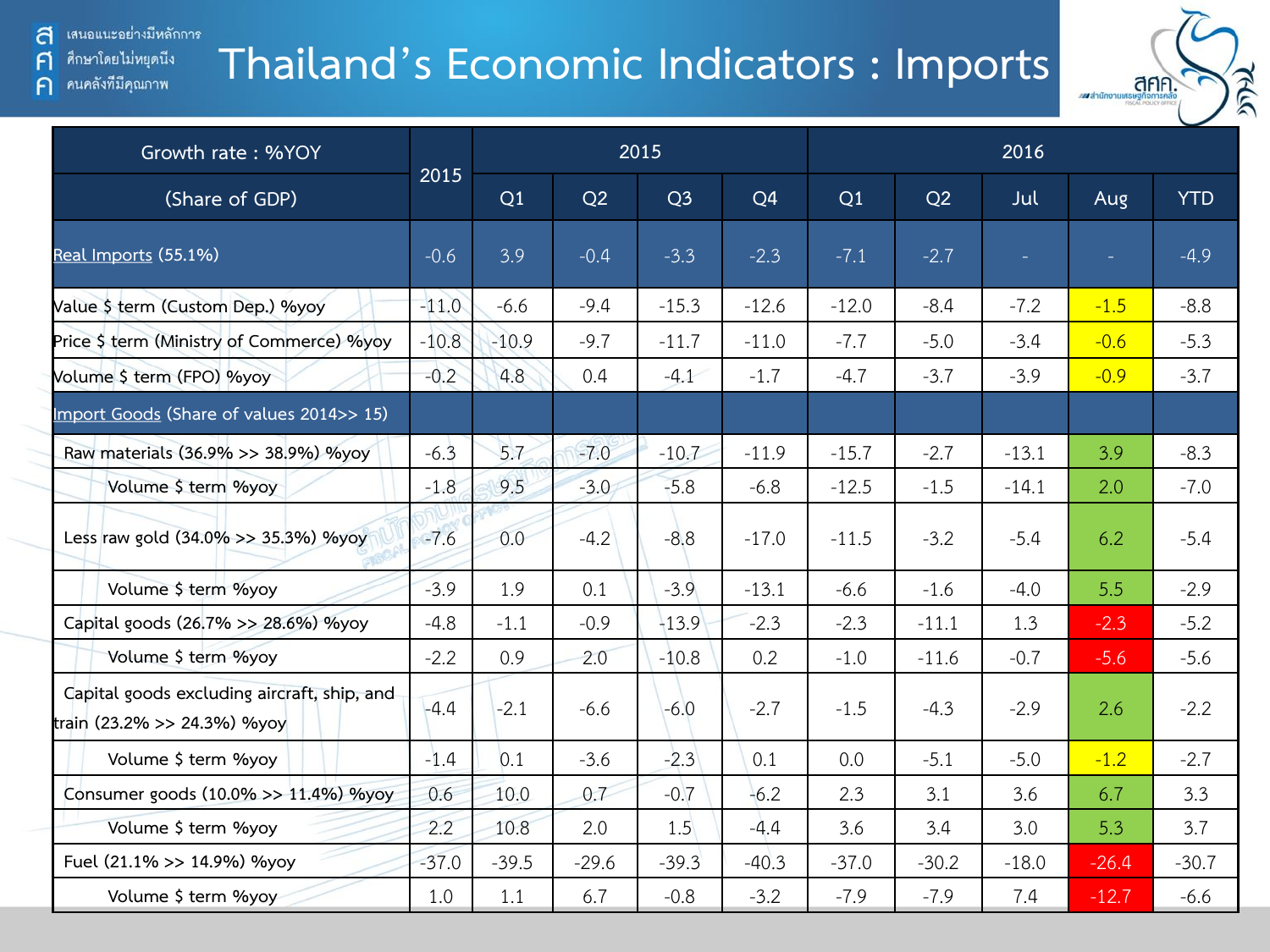a ่ เสนอแนะอย่างมีหลักการ ศึกษาโดยไม่หยุดนึง

คนคลังที่มีคุณภาพ

 $\mathsf{F}$ 

 $\bigcap$ 

# **Thailand's Economic Indicators : Supply Side**



| Growth rate: %yoy                                 |        |        |         | 2015           |        |        |        | 2016   |        |        |            |
|---------------------------------------------------|--------|--------|---------|----------------|--------|--------|--------|--------|--------|--------|------------|
| (Share of GDP)                                    | 2015   | Q1     | Q2      | Q <sub>3</sub> | Q4     | Q1     | Q2     | 2M/Q3  | Jul    | Aug    | <b>YTD</b> |
| Agri-sector production (6.8%)                     | $-3.8$ | $-4.6$ | $-4.1$  | $-5.5$         | $-2.1$ | $-1.4$ | $-0.1$ |        |        |        | $-0.8$     |
| Non-agri-sector production (93.8%)                | 3.6    | 3.9    | 3.2     | 3.2            | 4.0    | 3.7    | 3.7    | ÷      | ٠.     |        | 3.7        |
| Manufacturing production (28.1%)                  | 0.9    | 2.2    | $-0.2$  | 1.0            | 0.8    | $-0.2$ | 2.0    |        |        |        | 0.9        |
| Hotels and restaurants (5.2%)                     | 14.0   | 18.0   | 22.1    | 12.7           | 5.0    | 15.8   | 12.7   |        | -      | ٠      | 14.3       |
| Supply-side indicators                            |        |        |         |                |        |        |        |        |        |        |            |
| Agricultural products (%yoy)                      | $-4.3$ | 2.4    | $-11.3$ | $-10.5$        | $-0.8$ | $-6.0$ | $-1.9$ | $-4.1$ | 0.9    | $-8.3$ | $-3.4$     |
| %gog SA / %mom SA                                 |        | 2.4    | $-10.5$ | 1.4            | 6.3    | $-2.8$ | $-5.4$ |        | 2.9    | $-6.9$ |            |
| Thai Industries Sentiment Index (TISI)<br>(level) | 85.8   | 89.2   | 85.2    | 82.7           | 86.0   | 86.0   | 85.6   | 84.0   | 84.7   | 83.3   | 85.4       |
| Manufacturing products (%yoy)                     | 0.3    | 0.4    | $-0.3$  | 0.9            | 0.3    | $-0.9$ | 1.7    | n.a.   | $-5.1$ | n.a.   | $-0.5$     |
| %qoq_SA / %mom_SA                                 |        | 0.5    | $-2.3$  | 1.5            | 0.5    | 0.1    | 0.7    |        | $-3.7$ |        |            |
| Number of inbound tourists<br>$(\%$ yoy $)$       | 20.4   | 22.8   | 36.9    | 24.9           | 3.7    | 15.5   | 8.2    | 10.4   | 10.8   | 9.9    | 11.8       |
| %gog SA / %mom SA                                 |        | 3.0    | 8.2     | $-1.7$         | $-5.7$ | 15.4   | 1.2    |        | 6.2    | $-4.6$ |            |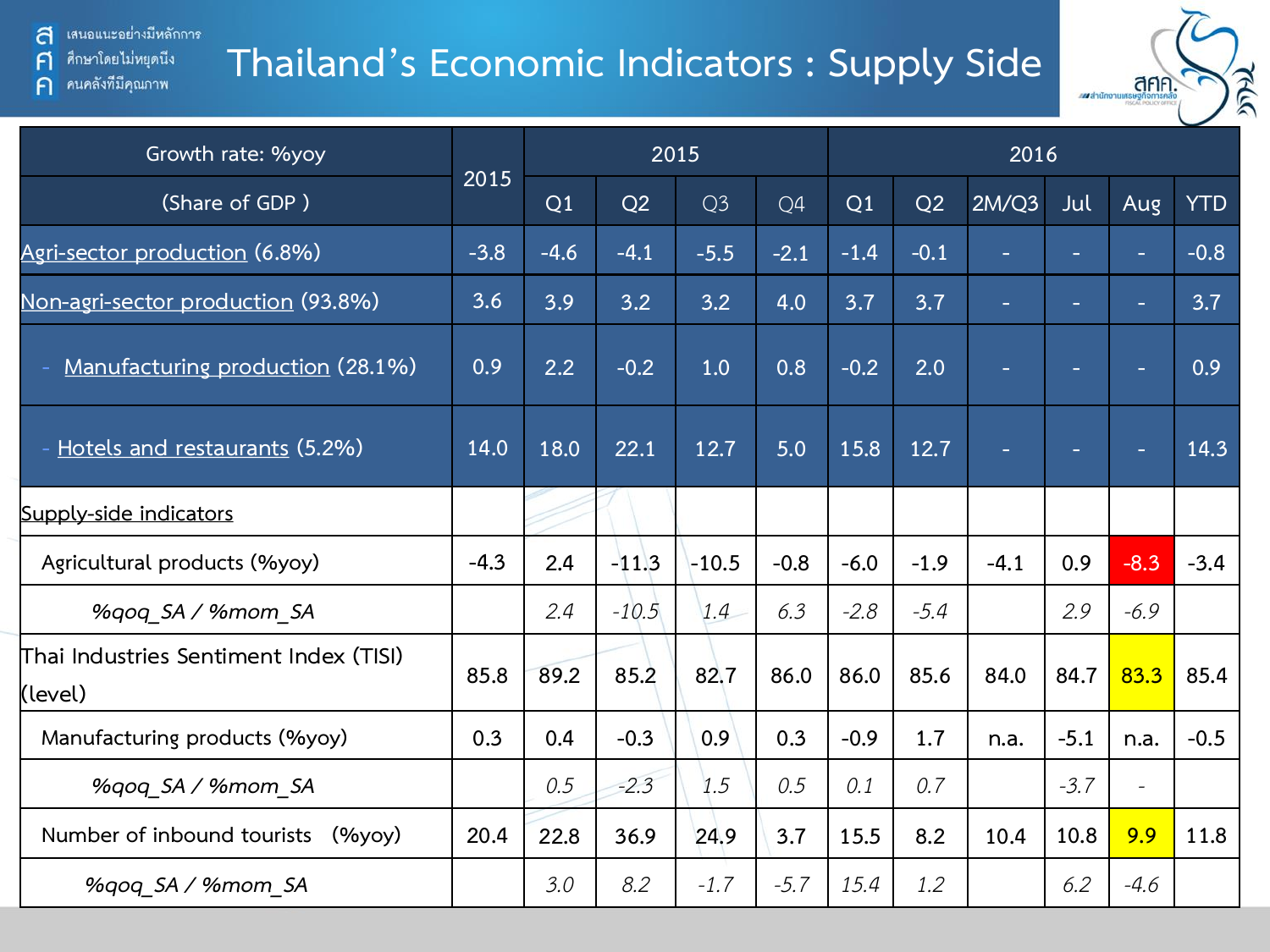#### **The Washington Seconomic Indicators : Service (preliminary)** and an all and all and all and an all and all and an all and all and an all and all and all and an all and all and all an all and all an all and an all an all a a A ค



| Unit : Million persons       |        | 2015    |        |                |                | 2016   |        |         |         |      |         |             |  |
|------------------------------|--------|---------|--------|----------------|----------------|--------|--------|---------|---------|------|---------|-------------|--|
| Growth rate: % yoy           | 2015   | Q1      | Q2     | Q <sub>3</sub> | Q <sub>4</sub> | Q1     | Q2     | 2M/Q3   | Jun     | Jul  | Aug (p) | <b>YTDp</b> |  |
| Number of inbound tourists   | 29.88  | 7.83    | 6.98   | 7.31           | 7.77           | 9.04   | 7.55   | 5.82    | 2.43    | 2.95 | 2.87    | 22.41       |  |
| - (%yoy)                     | 20.4   | 22.8    | 36.9   | 24.9           | 3.7            | 15.5   | 8.2    | 10.4    | 7.2     | 10.8 | 9.9     | 11.8        |  |
| $-(\%QoQSA, \%MoMSA)$        |        | 3.0     | 8.2    | $-1.7$         | $-5.7$         | 15.4   | 1.2    | $0.0\,$ | $-1.2$  | 6.2  | $-4.6$  |             |  |
| By regions (% share ปี 2015) |        |         |        |                |                |        |        |         |         |      |         |             |  |
| Asia (71.1)                  | 21.24  | 5.16    | 5.36   | 5.47           | 5.27           | 6.14   | 5.80   | 4.35    | 1.91    | 2.17 | 2.18    | 16.29       |  |
| - (%yoy)                     | 34.1   | 49.7    | 56.7   | 33.0           | 8.4            | 19.0   | 8.2    | 10.4    | 7.4     | 10.3 | 10.4    | 12.6        |  |
| South East Asia (26.3)       | 7.85   | 1.79    | 2.05   | 1.94           | 2.10           | 2.04   | 2.18   | 1.49    | 0.72    | 0.78 | 0.72    | 5.70        |  |
| $-(96yoy)$                   | 18.2   | 31.6    | 32.1   | 15.1           | 2.1            | 13.8   | 6.3    | 10.4    | 3.2     | 10.8 | 10.1    | 10.0        |  |
| North East Asia (40.1)       | 11.99  | 3.06    | 2.94   | 3.18           | 2.81           | 3.76   | 3.22   | 2.59    | 1.06    | 1.26 | 1.33    | 9.57        |  |
| - (%yoy)                     | 50.5   | 68.0    | 89.4   | 49.1           | 14.3           | 23.0   | 9.5    | 9.9     | 10.9    | 9.4  | 10.4    | 14.6        |  |
| South Asia (4.7)             | 1.40   | 0.31    | 0.37   | 0.35           | 0.37           | 0.34   | 0.41   | 0.27    | 0.13    | 0.14 | 0.13    | 1.01        |  |
| - (%yoy)                     | 13.3   | 16.4    | 16.6   | 18.1           | 3.9            | 9.4    | 8.4    | 14.2    | 4.3     | 15.6 | 12.8    | 10.2        |  |
| Europe (18.8)                | 5.63   | 1.93    | 0.94   | 1.07           | 1.69           | 2.10   | 1.04   | 0.89    | 0.30    | 0.45 | 0.44    | 4.02        |  |
| - (%yoy)                     | $-8.6$ | $-13.9$ | $-9.0$ | 1.4            | $-7.8$         | 8.6    | 10.7   | 11.6    | 9.9     | 10.1 | 15.2    | 9.8         |  |
| America (4.1)                | 1.24   | 0.33    | 0.27   | 0.23           | 0.35           | 0.38   | 0.30   | 0.19    | 0.10    | 0.11 | 0.08    | 0.90        |  |
| - (%yoy)                     | 12.3   | 7.4     | 18.3   | 14.4           | 12.0           | 14.9   | 12.3   | 11.7    | 14.2    | 13.3 | 9.8     | 13.4        |  |
| Oceania (3.1)                | 0.92   | 0.21    | 0.23   | 0.24           | 0.24           | 0.21   | 0.22   | 0.16    | 0.08    | 0.09 | 0.07    | 0.59        |  |
| - (%yoy)                     | $-2.3$ | $-1.8$  | $-4.2$ | 0.1            | $-3.1$         | $-2.0$ | $-2.5$ | 2.0     | $-2.5$  | 1.6  | 2.5     | $-1.1$      |  |
| Middle East (2.2)            | 0.66   | 0.15    | 0.13   | 0.23           | 0.15           | 0.17   | 0.13   | 0.20    | 0.03    | 0.11 | 0.09    | 0.50        |  |
| $-(\frac{9}{9}yoy)$          | 10.1   | 26.5    | 2.8    | 21.3           | $-9.4$         | 8.0    | 4.2    | 22.6    | $-19.3$ | 35.5 | 9.4     | 12.2        |  |
| South Africa (0.5)           | 0.16   | 0.03    | 0.04   | 0.04           | 0.05           | 0.04   | 0.04   | 0.03    | 0.01    | 0.01 | 0.02    | 0.11        |  |
| - (%yoy)                     | $-1.7$ | 0.4     | $-0.1$ | $-2.2$         | $-4.0$         | 11.3   | 0.5    | 9.4     | 2.8     | 12.1 | 7.1     | 6.6         |  |